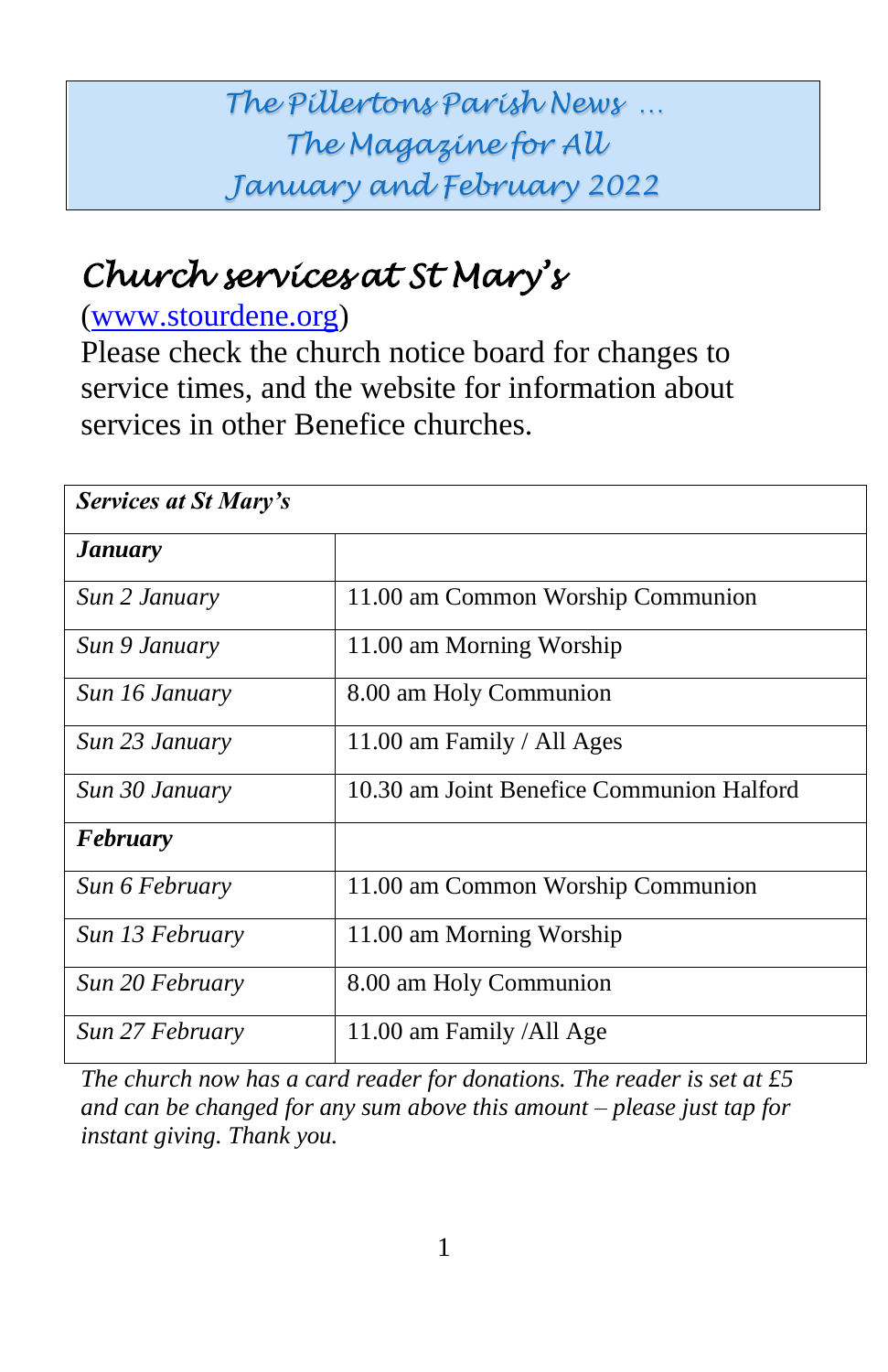#### *Church News –*

First, let me introduce myself, in case you haven't met me over the Christmas period, I'm the Revd Ruth Walker and, for now, I'm joining you in the Stourdene Benefice to help with Sunday services and some of the ministry that takes place during the week. I live in Bidford on Avon and, with my husband Peter, have ministered in the Coventry Diocese for many years, though most recently I have been responsible for a project working with churches in the Worcester Diocese. It is lovely to have this opportunity to be back in Parish ministry, and I look forward to meeting many of you over the coming weeks.

Walking is something I have always enjoyed, a regular part of my daily routine. Just getting out, time to look up at the sky, listen to the birds, get the blood moving and space to think things through whilst walking any stress out of my system.

So 2020 was challenging for me: I found myself suddenly waiting for hip surgery and with COVID, this was delayed for months, with increasing pain I was unable to walk further than round the corner on crutches. It was hard; I lost fitness but, even more so, I lost that joy of being out and about walking. Now, post-op, I'm out again and appreciating walking m33ore than ever - it does me so much good.

As we enter 2022 there are so many uncertainties. We just do not know how things will work out and that is stressful and difficult to negotiate. The Old Testament prophet Isaiah, bringing a message from God to His people who were facing uncertainty and feeling lost and out of contact with God's voice, said: *"When you turn to the right or when you turn to the left, you shall hear a word behind you saying, "this is the way walk in it.'" Isaiah Ch 30 v 21*

I believe this message holds true for us too at the beginning of another new year as we discern the way ahead as churches and individuals in uncertain times – listen out for God's voice. It will be there guiding us – "this is the way walk in it." That maybe cautiously step by step, it may 3be the beginning of a long march or, as I find myself now able to do, a goodly paced walk. Whatever the pace let's seek from God the direction He has for us to walk in, and then enjoy walking that journey with Him and one another in 2022. Wishing you every blessing, *Reverend Ruth Walker*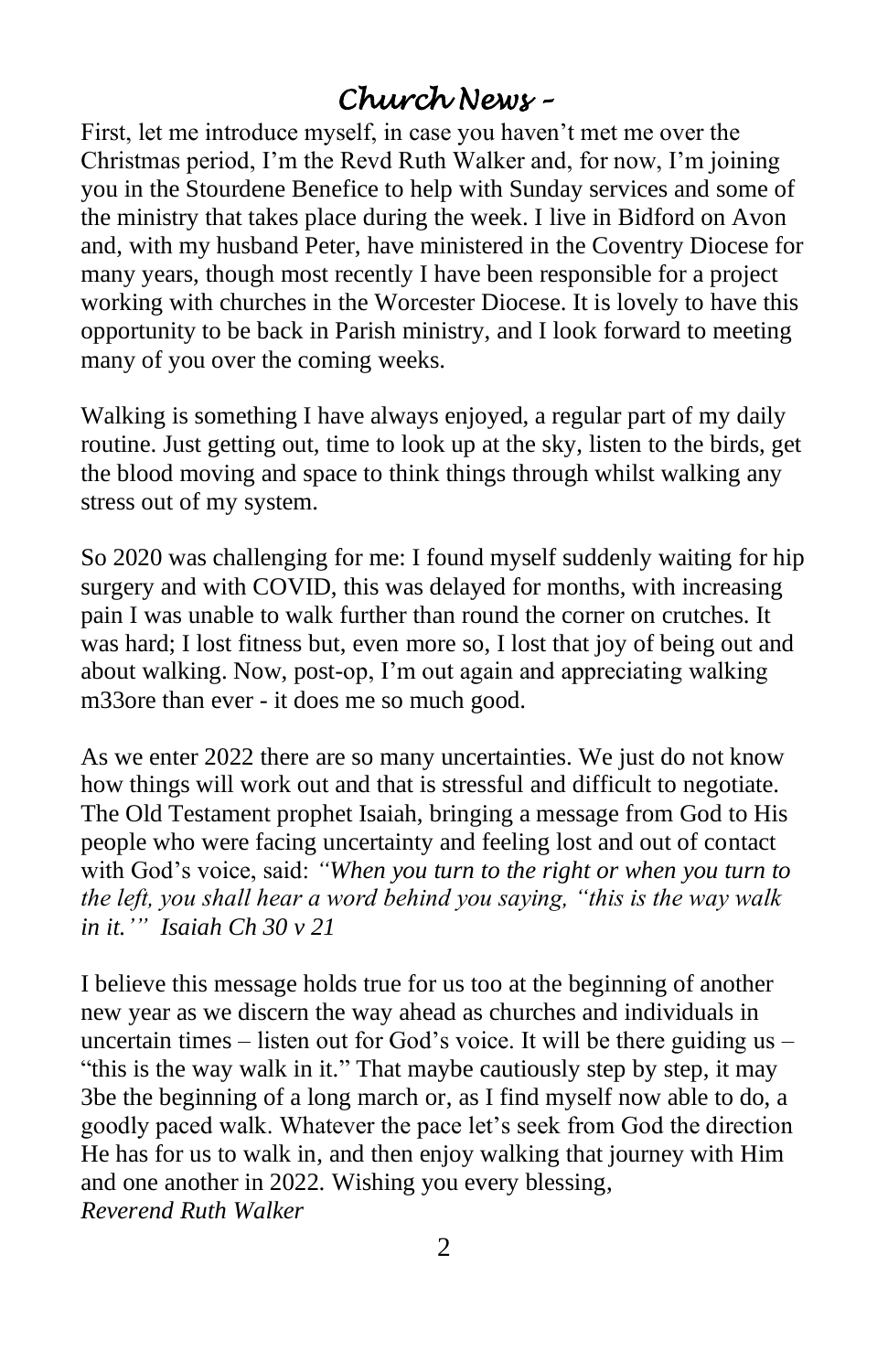#### *Churchwardens' notes –*

By the time you read this, Christmas has occurred, and the New Year started. Do you leave the decorations up until the  $6<sup>th</sup>$  January, or keep them up into February, per some traditions? Whatever you decide, Jennifer and I wish you a happy and safe New Year and a huge thank you for supporting our Christmas services and the Christmas raffle – the latter raised nearly £800 to help keep the church running. A big "thank you" to those who donated raffle prizes, to Fiona and Jonathan Young for providing the churchyard Christmas tree, to Mair Howell for the indoor tree and to the Wilkinson Family for decorating it, and to all who decorated the church so beautifully. Thanks too to our worship team, choir, organists and visiting clergy for all their hard work over the Christmas period.

As you know, our rector Sharon is on sick leave, and we sincerely hope and pray she will be back with us soon. For now, the pattern of services remains as in previous months. We are very grateful for the continued support from retired clergy. Revd David Jessett will be joined by Revd Ruth Walker to provide leadership and pastoral support in the benefice until Sharon returns. A big "thank you" to Revd. John Coyne, who is now stepping aside - although we hope to see him from time to time.

In the past, we have had animal, poetry, music, angel, and candle services, as well as services held outside in both churchyards and rogation services – all of these taking place alongside the traditional Book of Common Prayer Communion, Common Worship Communion and Matins. Our worship team is always open to your ideas, and we would love to showcase any budding musicians, singers, bell ringers or poets (of any age), as an example. It is after all, *YOUR CHURCH* -- so please help us keep it connected to you.

*Jeremy and Jennifer, Churchwardens Jeremy (01608 688060) Jennifer (01789 740688 or [pillerton414@gmail.com\)](mailto:pillerton414@gmail.com)*

Poppy collection in 2021 - A total of £1,516.39 was raised for the poppy collection in Priors, Hersey, Combrook, and Butlers Marston – a record amount. Thank you for your generosity!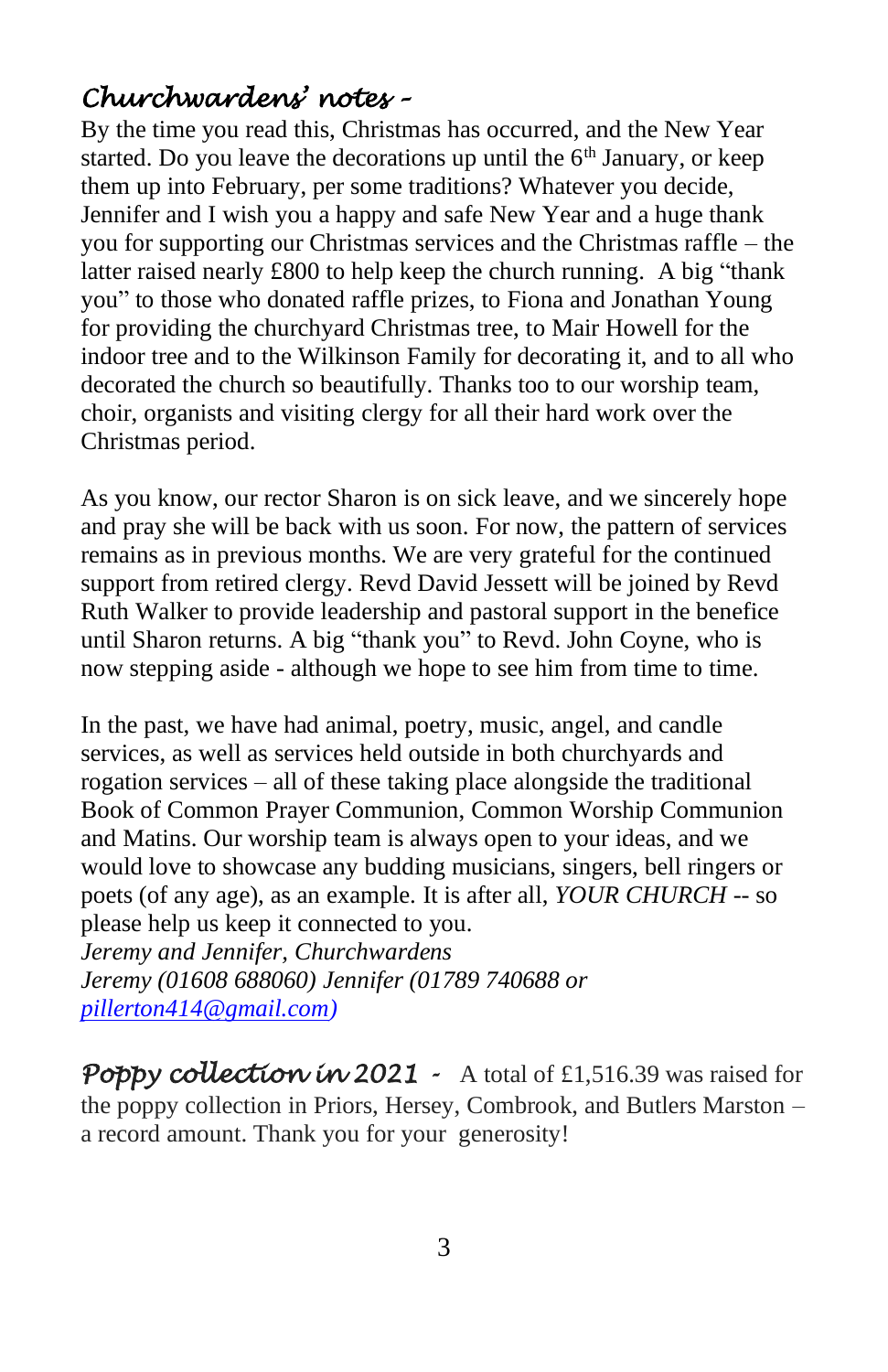*Jottings from Hersey -* Interesting village history from *Our Warwickshire*: "Portway, referred to in Wellesbourne (1239), Walton (1240), Pillerton (1340), and Tysoe. Probably the road from Wellesbourne Mountford through Walton to Pillerton Hersey, continuing by track and road through Oxhill to Tysoe."

The late, indomitable, Marigold, perhaps rather pretentiously, changed the name of her house, which had been old William Allibone's abattoir on the road to Oxhill, to Turnpike Cottage. This was because she had read that a road called Portway, referred to in medieval documents, ran through Pillerton Hersey.

This autumn it has been really noticeable that leaves have started to change colour and fall much later than usual - a phenomenon attributed to rising levels of atmospheric carbon dioxide. And there seem to be greater quantities too, so lots more clearing up to do in the garden, hopefully making lots of lovely leafmould. Rewilding i.e., letting nature take care of itself, sounds like a jolly good idea. We all have to do our bit, and it is helpful that garden waste is collected for recycling. It is therefore disappointing to find that tree branches have been fly tipped on a local footpath recently. *Ros Williams*

*Stratford Beekeepers' taster day -* Are you interested in beekeeping but not sure what is involved? Why not join our Taster Day at Luddington Village Hall on Saturday, 29<sup>th</sup> January 2022 from 10-4pm. An informal and low-cost opportunity to find out more. Practical demonstrations *(no live bees)!* £20

For those with serious intentions of becoming beekeepers, but with little or no knowledge of beekeeping, why not join our Introduction to Beekeeping Course? It is a seven-session course starting in February.

Please visit our website for more details: [www.stratfordbeekeepers.org.uk](http://www.stratfordbeekeepers.org.uk/)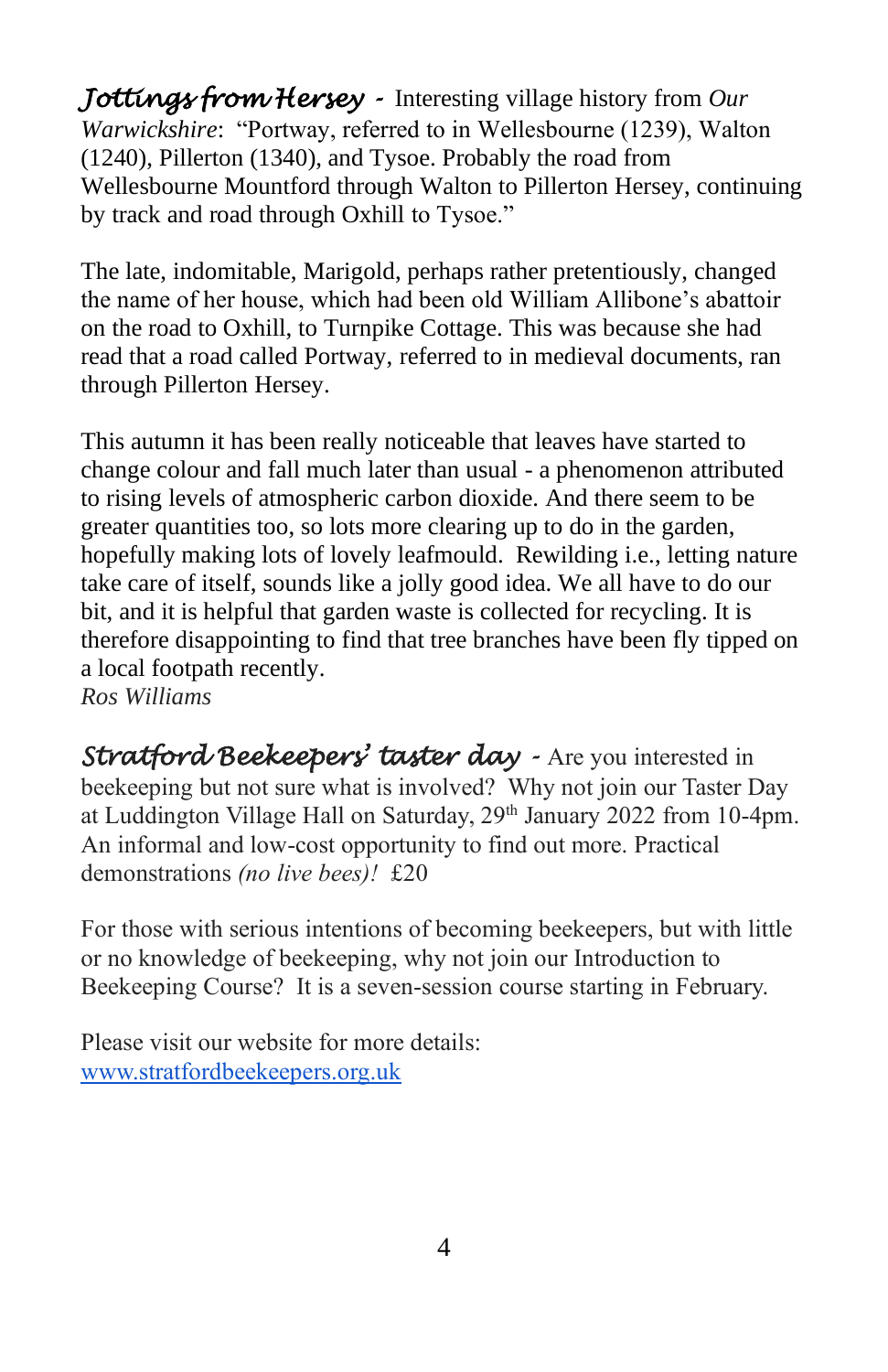*Pillerton Hersey Parish Council -* The last few months of 2021 saw the two new councillors join the Parish Council. Your councillors are:

- Cllr. William Forsyth (Chair)
- Cllr. Alec Hitchman
- Cllr. Simon Emery
- Cllr. Ian Brooks
- *One vacancy – to be co-opted in January 2022*

Work is ongoing to update the parish council website. Unfortunately, the web hosting company transferred us to a new system and all files were lost so content needs to be added again.

In 2022, the parish council will seek to support activity on issues of concern to residents. This includes road safety and climate change and the environment. This new year will also be an opportunity for the community to celebrate The Queen's Platinum Jubilee. There is a national initiative to commemorate this is a number of ways, including through the planting of trees through the Green Canopy project. The parish council welcomes ideas from the community about how this can be celebrated.

The parish council is aware of several incidents of concern where people have enjoyed the countryside environment that Pillerton Hersey has, but have not observed the Countryside Code. We know the majority do, but this is a polite reminder to make residents and visitors to follow the code. More information can be found here:

<https://www.gov.uk/government/publications/the-countryside-code>

To hear from the parish council:

- WhatsApp: Pillerton Hersey PC
- Facebook: @PillertonHerseyPC
- Website: [www.pillertonherseypc.org.uk](http://www.pillertonherseypc.org.uk/)
- Email: [clerk.pillertonherseypc@outlook.com](mailto:clerk.pillertonherseypc@outlook.com)

*Alana Collis, Clerk*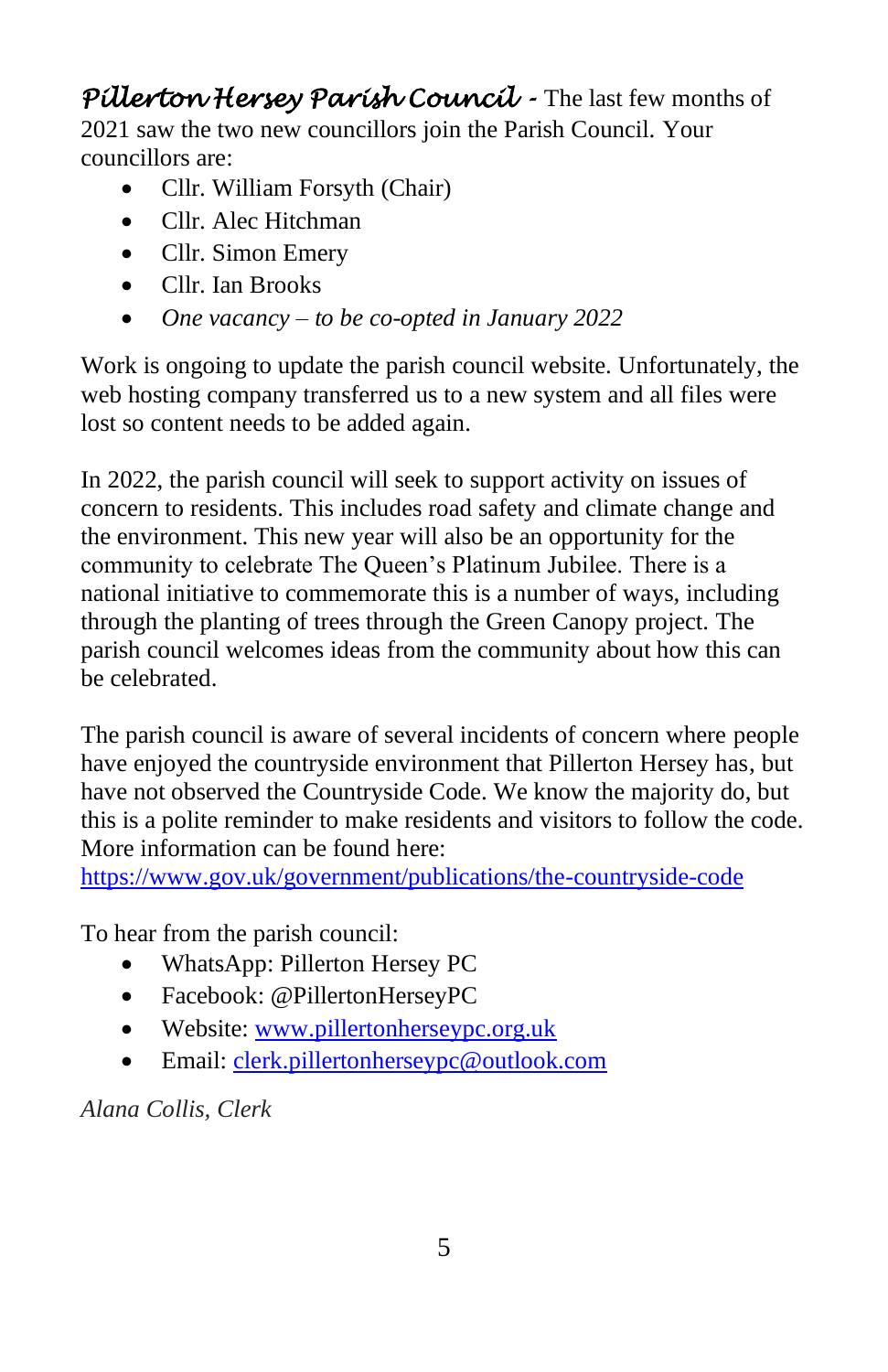*Pillerton Priors Parish Council -* If you would like to be included in the residents e-mail list, please send your e-mail address to [pillertonpriors@gmail.com](mailto:pillertonpriors@gmail.com) along with your name and address.

*Some more local history … "Henshill Butts":* For some time, the whereabouts of a field known as "Henshill Butts" noted on an old map remained a puzzle … but no longer! Field names change, of course, but at the time of Inclosure, (around 1795 in The Pillertons), many field names retained their old names. The origin of "Henshill" is lost in time, but "The Butts" originated in medieval times when special places were assigned for archery training – usually they were on common land in the margins of villages or towns.

The word "butts" comes from archery  $-$  it is either the target itself, or a mound of earth behind it to safely absorb badly aimed arrows. The targets were originally made of a number of circular, turf-covered target mounds with flat tops.

In 1252, the 'Assize of Arms' ensured that all Englishmen were ordered, by law, that every man between the age of 15 and 60 years old should equip themselves with a bow and arrows. The Plantagenet King Edward 111 took this further and decreed the Archery Law in 1363 which commanded the obligatory practice of archery on Feast Days, Sundays and holidays. It "forbade, on pain of death, all sport that took up time better spent on war training especially archery practice".

So, what did archery training involve? The draw weight was up to 120 pounds. The bow was "drawn to the ear", and the attachment points for the strin3g were protected by horn "nocks". The training included commands and motions which could be carried out in battle, such as, "Ready your bows!", "Nock!", "Mark!", "Draw!" and "Loose!" A trained archer was expected to shoot 12 to 15 arrows per minute, and to hit a target at a minimum of 200 yards with an ordinary bow. The standard archery target developed into five coloured rings, each divided in two bands of the same width. The range of a longbow was about 400 yards and it could pierce armour at ranges of more than 250 yards.

The power of the longbow was so great that at the Battle of Crécy in 1346, the French army was decimated - an estimated 2,000 French knights and soldiers were killed by longbow arrows, but the English lost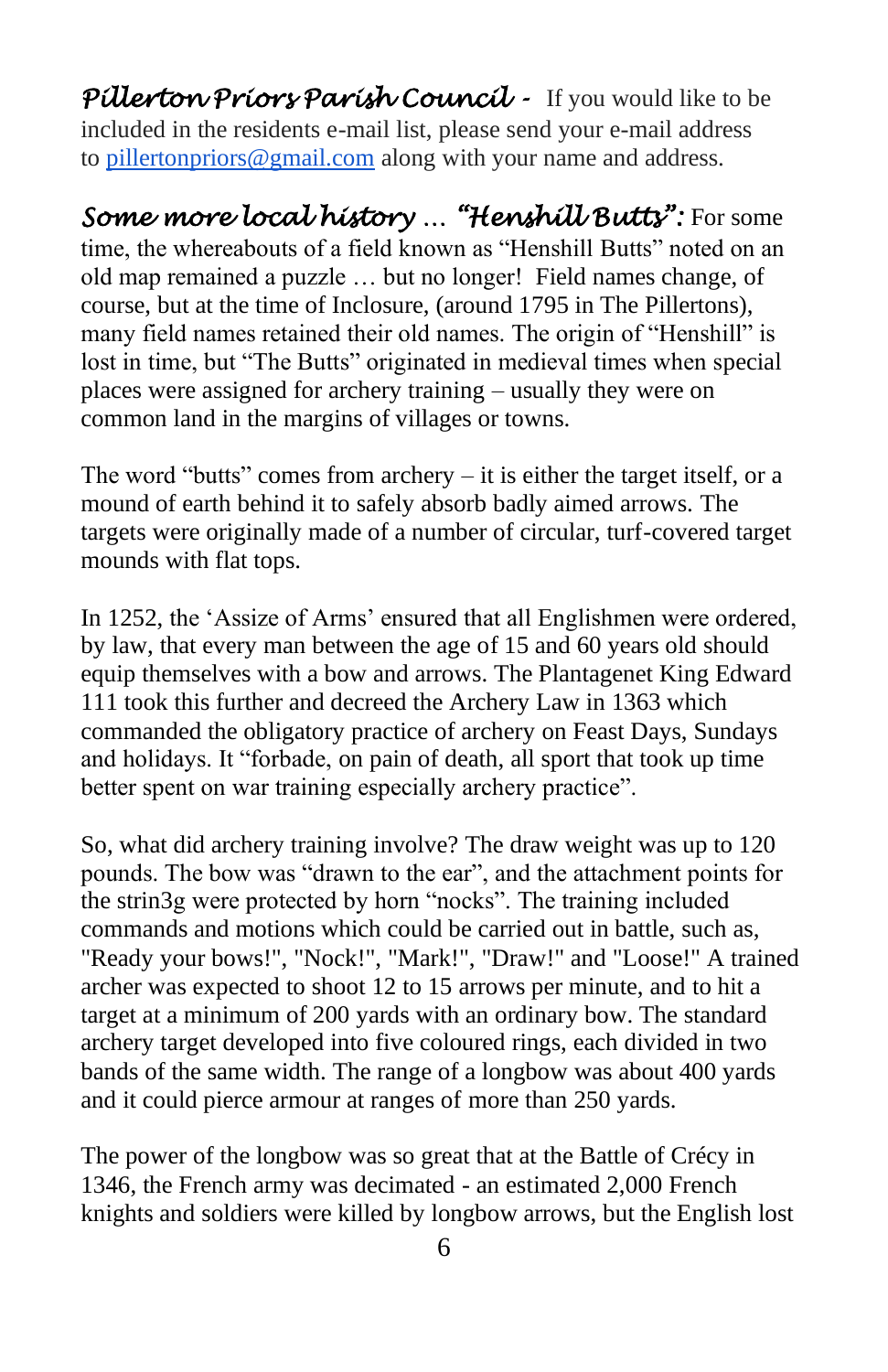just 50 men! The British archers were so effective that when the French captured an archer they chopped off the two fingers needed to draw a bow-string - bowmen who had not been disfigured took to holding up two fingers to taunt their foes. The two-fingered salute - or backwards victory or V-sign made with the middle and index fingers - is said to have originated with English archers at Agincourt in 1415.

So, where is the field that used to be known as Henshill Butts? Walk up the Oxhill Bridle Road, and just before it branches off to Oxhill look to the left towards the wooded hill that was planted around 1906: this was Henshill Butts. It was later renamed The Plantation, and these days it is known locally as the 10-acre wood, or Bright Hill. *Tim Newcombe*

*Carers4Carers –* Friday, 28th January from 10.30 until noon in Kineton Village Hall. You are welcome to join us for coffee, biscuits and friendly chat. Our talk this month will be about end-of-life planning. Our companionship group will also be available with activities for your loved ones to enjoy while you are with us. *Pre-booking for both the meeting and companionship group are essential. F*or more information about our self-help support group, including help with transport to/from meetings, telephone Gillian on 07947 893504, email us at [kcarers4carers@gmail.com](mailto:kcarers4carers@gmail.com) or please look at [www.carers4carersonthefosse.org.uk.](http://www.carers4carersonthefosse.org.uk/)

*\*\** 

#### *Church winter opening rota –* During winter, the church opens only at weekends.

| $1-2 Jan$     | J Young      | <b>5-6 Feb</b> | J Young      |
|---------------|--------------|----------------|--------------|
| 8-9 Jan       | J Lewthwaite | $12-13$ Feb    | J Lewthwaite |
| $15-16$ Jan   | C Hitchman   | 19-20 Feb      | C Hitchman   |
| $22 - 23$ Jan | E A Fillmore | 26-27 Feb      | E A Fillmore |
| $29-20$ Jan   | A Brooks     | $5-6$ Mar      | A Brooks     |